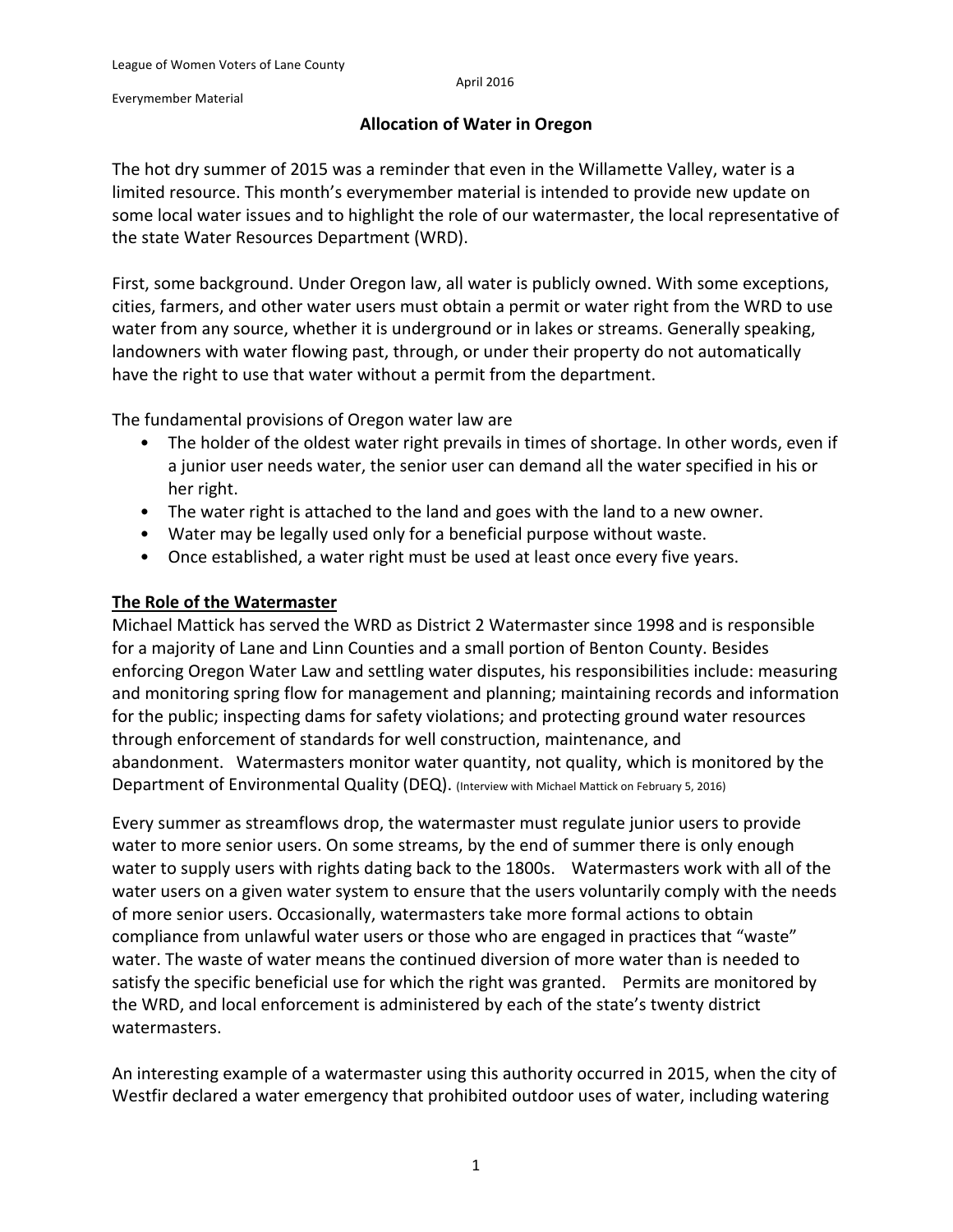April 2016

#### Everymember Material

lawns, washing cars and filling pools. The declaration came as officials warned of a record-low snowpack in the Cascade Range. The city draws its water from the North Fork of the Middle Fork of the Willamette River and serves more than 110 homes and small businesses. The city drew its water from the river based on a water right issued in 1986. However, that right was junior to a right for an in-stream flow to protect fish. Michael Mattick ordered the City of Westfir to limit residents to domestic use of water only.

(http://www.bendbulletin.com/3079882-151/westfir-declares-water-emergency#, accessed 2/16/2016.)

Several weeks after the water emergency declaration, the City of Westfir was able to provide documentation to the state watermaster verifying a senior water right held by the city, which is dated 1924. The right had been transferred from the original Western Lumber Company down through the years, and eventually to the city. The watermaster lifted the restriction on Westfir's Water rights after reviewing the documents. (http://www.west fir-oregon.com/?page\_id=452, accessed 2/16/2016.)

## **Oregon Water Law**

Oregon law bases water rights on historical uses, and the current claims for water rights may actually exceed the available supply. (LWVOR Water Study, 2009, p.3)

Oregon's water laws are based on the principle of prior appropriation. This means the first person to obtain a water right on a stream is the last to be shut off in times of low stream flows. In water-short times, the water right holder with the oldest date of priority can demand the water specified in his or her water right without regard for the needs of junior users. If there is a surplus beyond what is necessary to fulfill the senior right, the water right holder with the next oldest priority date can take what is available to satisfy needs under his or her right. This continues down the line until there is no surplus or until all rights are satisfied. The date of application for a permit to use water usually becomes the priority date of the right.

Generally, Oregon law does not provide a preference for one kind of use over another. If there is a conflict between users, the date of priority determines who may use the available water. If the rights in conflict have the same date of priority, then the law indicates domestic use and livestock watering have preference over other uses. However, if a drought is declared by the Governor, the Department can give preference to stock watering and household consumption purposes, regardless of the priority dates.

Some uses of surface water are exempt from the requirement to obtain a permit: natural springs, stock watering, salmon egg incubation projects under the Salmon and Trout Enhancement Program, withdrawal of water for emergency, forest management (such as slash burning and mixing pesticides), rainwater collection and use of water from an artificial impervious surface like a parking lot or a building's roof, and certain land management practices where water use is not the primary intended activity.

Some uses of ground water are also exempt from the requirement to obtain a permit: stock watering, lawn or noncommercial garden watering of not more than one-half acre, domestic purposes (not exceeding 15,000 gallons per day), industrial or commercial purposes (not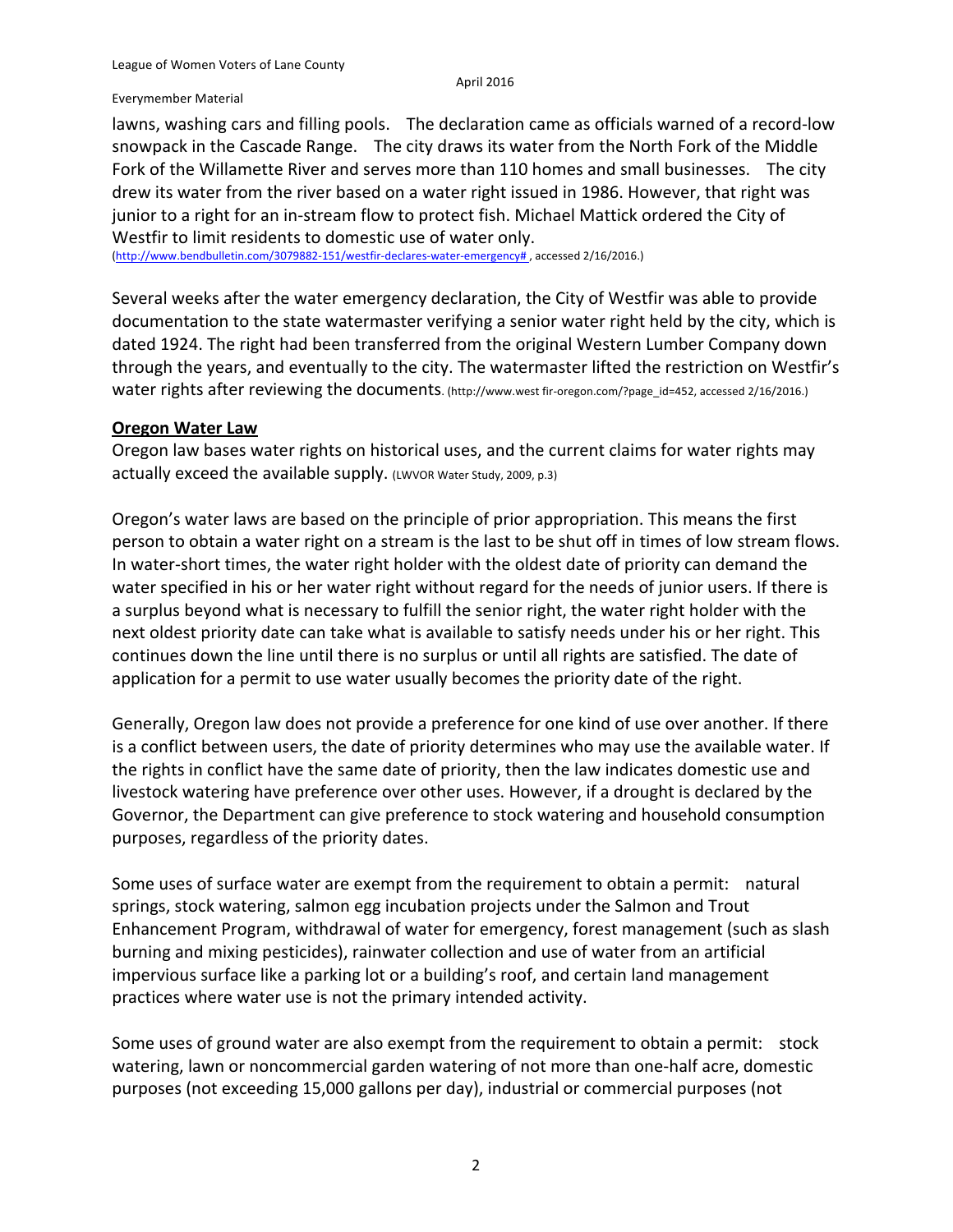exceeding 5,000 gallons per day), watering school grounds (for schools ten acres or less, located within a critical ground water area), and down-hole heat exchange uses (heating individual homes, schools and smaller apartment complexes, with heat removed from geothermal water). (http://www.geothermal-energy.org/pdf/IGAstandard/EGC/szeged/O-7-08.pdf)

While these water uses do not require a permit, their use is only allowed if the water is used for a "beneficial purpose without waste" and may be subject to regulation in times of water shortage.

With improved technology and distribution methods, water users are now able to do the same work with much less water than was required in the past. However, the water saved by improved technology and efficient practices cannot automatically be put to uses beyond those specified in the water right.

### **Examples of Water Allocation**

## 1. Eugene - Water Rights Do Matter

The Eugene Water and Electric Board(EWEB), a municipal corporation, has two water rights that are fully used. Under the 1925 water right, EWEB draws 17.5 million gallons each day (mgd) from the McKenzie River, and the 1946 water right allows an additional 59.1 mgd. Both are fully used. EWEB applied for a third right in 1961 for 118.2 mgd but is not using the full amount and could lose part or all of that right, which was intended to meet water demands of Eugene's future growth.

In May of 2010 Veneta requested to purchase six million gallons/month of EWEB water that would be delivered by a ten-mile pipe financed by City of Veneta using federal grants. Five wells from a shallow aquifer provide Veneta's domestic water. To provide for future growth would require 18 new wells, but the water is high in iron and requires expensive treatment. Other water sources are not available.

The City of Eugene filed a lawsuit against EWEB in Lane County court, claiming that selling water to the City of Veneta violated Eugene's City Charter. In October 2010, a Lane County Circuit Court ruled that EWEB does not need the City Council's approval to sell surplus water wholesale to Veneta. The City appealed the ruling to the Oregon Court of Appeals, which ruled in May 2012 that EWEB's contract was valid.

Veneta began receiving water from EWEB in September 2013. The cost of the pipeline and water was considered preferable to digging and treating less desirable well water. EWEB viewed the sale of water as a way to maintain its claim to the third water right and viewed the cost of additional water treatment as minimal.

## The quest for water reliability

EWEB's elected commissioners are taking action to improve the reliability of the water system. In the current situation during summer months there is only a one or two-day supply of water if something were to seriously disrupt the drinking water system.

There are several emergencies that could result in a water supply shortage: earthquake, forest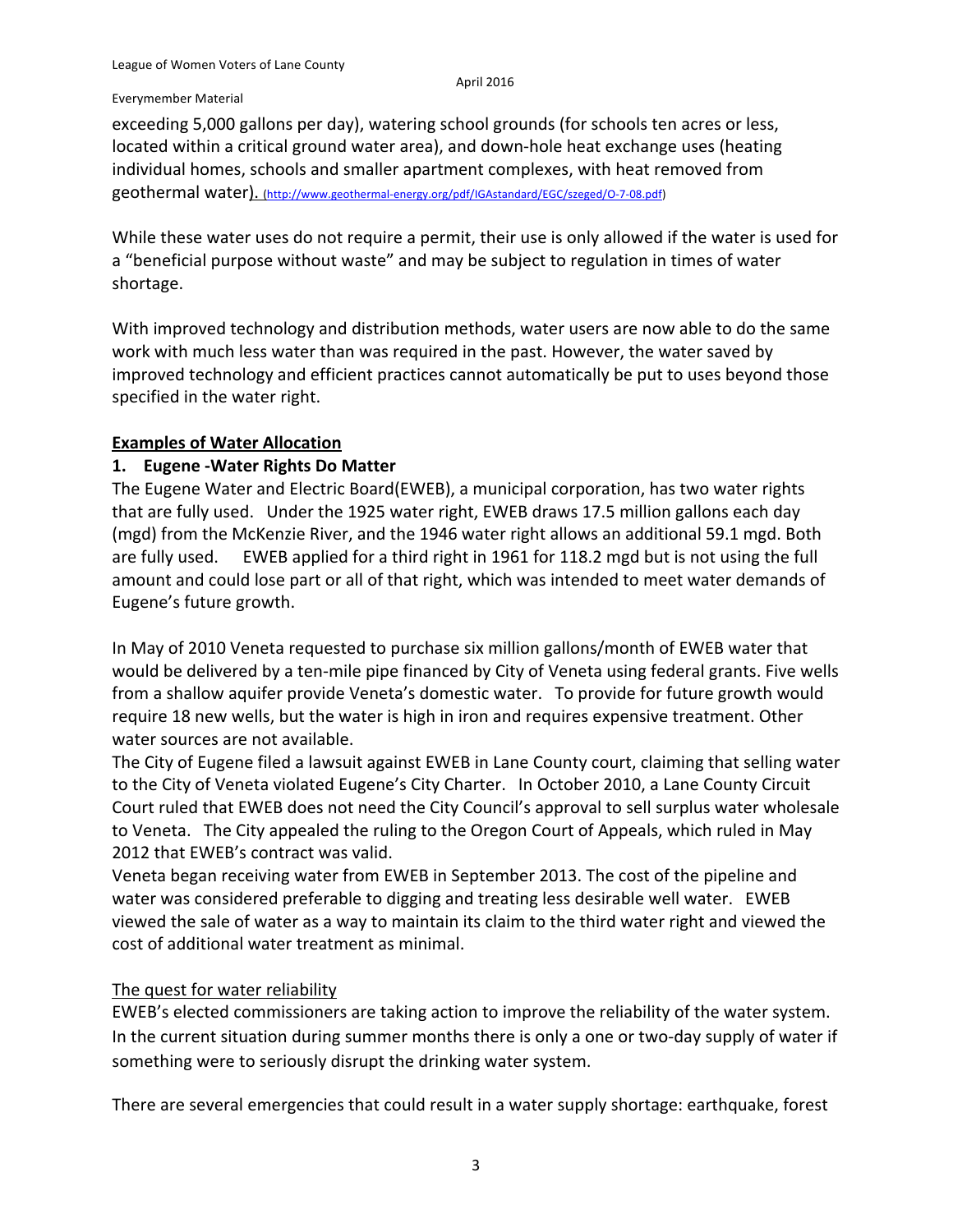fire in our watershed, severe flood, catastrophic mechanical failure, or a chemical spill into the McKenzie River, EWEB's only source of water. While natural disasters and other emergencies may be unavoidable, strategic investments could improve the water system's reliability under these difficult circumstances. The goal is to minimize community-wide service disruptions longer than 72 hours.

## Looking ahead to a new water source

Today, all of EWEB's drinking water is produced at the Hayden Bridge filtration plant on the McKenzie River. In the future, the Willamette River will augment the primary source, reducing the inherent risk of relying on a single supply of drinking water. Diversifying the water supply also provides greater flexibility to take existing facilities off line for maintenance and upgrades.

EWEB Commissioners have established a dedicated reserve fund to help pay for the initial stages of this investment to reduce financing costs as well as rate impacts. Although customers will see small annual rate increases over the next 10 years, the goal is to keep rates affordable while making timely investments to enhance the security of water supplies and meet long-term community needs. Even with the planned increases, EWEB's water rates will continue to be comparable to other Oregon water utilities.

## Willamette River filtration plant

Having received state approval to use its water rights on the Willamette, EWEB is working to acquire a site for the new water filtration plant. EWEB secured a permit to withdraw water from the Willamette River upstream from Eugene and Springfield. The new intake will be downstream of the Buford Park/Mt. Pisgah Natural Area, at the confluence of the river's Coast and Middle Forks. Testing since April 2013 confirms the water quality at this Willamette River location is similar to the McKenzie River intake.

(http://www.eweb.org/public/documents/water/ DrinkingWaterSavvyApril2015.pdf, accessed 2/19/2016)

# **2. Springfield**

The Springfield Utility Board (SUB) was founded in 1949 and is an independently operated municipal electric and water utility governed by a locally elected board. In 1960 SUB bought the McKenzie Highway Water District including the well fields that tap groundwater underlying the Willamette and McKenzie rivers. Currently the system serves about 20,000 customers. The average daily water use is 7.96 million gallons. Approximately 90% of Springfield's drinking water comes from a system of seven wellfields that tap groundwater from a vast aquifer. Ten percent comes from the Middle Fork of Willamette River and is processed through a slow sand filtration plant.

Plans for future growth include expanding production from the wells and the slow sand filtration plant. The McKenzie River will be the third source. (http://www.subutil.com/, accessed 1/26/2016)

The Rainbow Water District provides drinking water from wells and emergency response services to Lane County residents living primarily north of Hayden Bridge Road and west of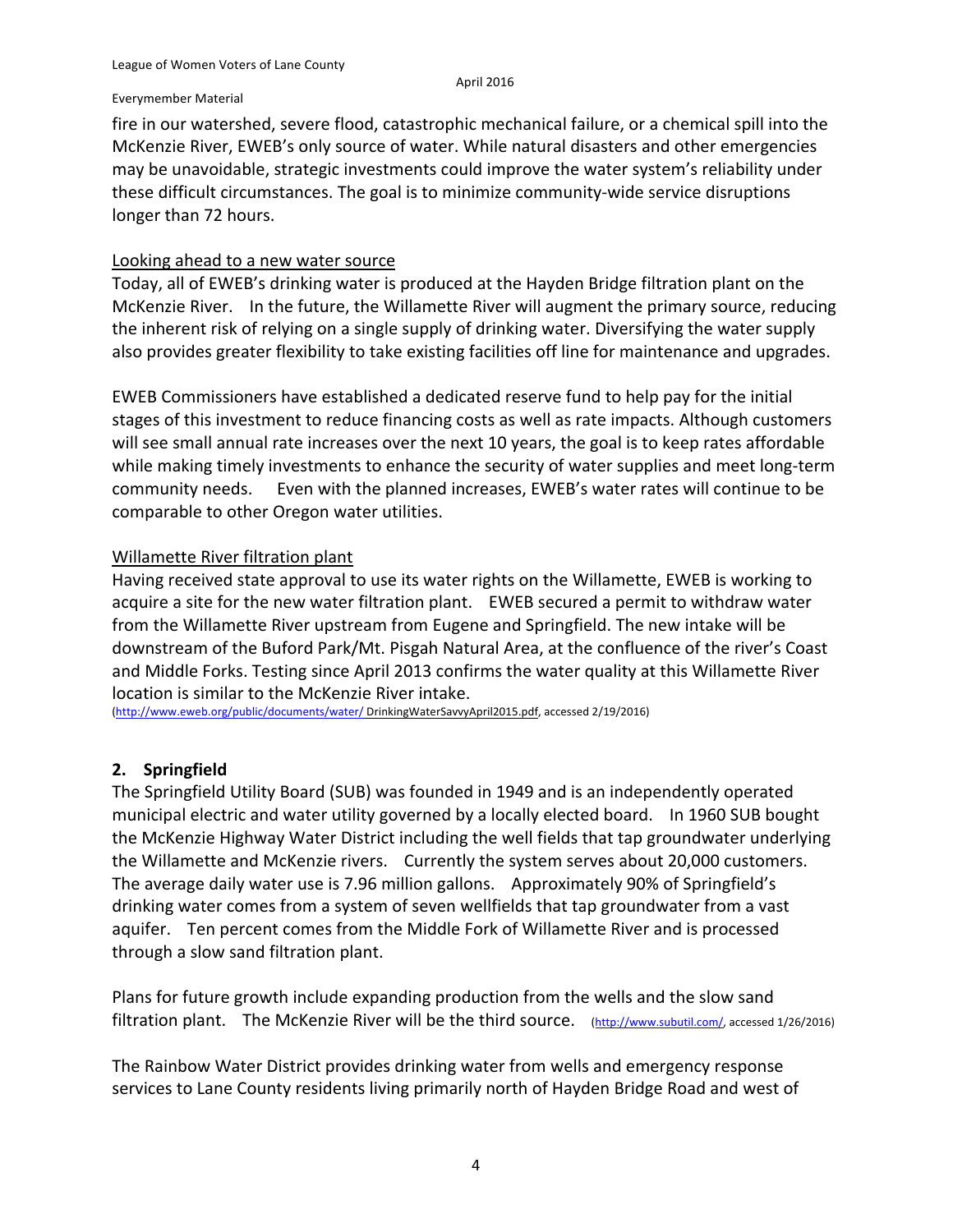Aspen Street. They also supply water for other north Springfield homes and businesses through a wholesale contract with SUB. (www.rwdonline.net)

### **3. Cottage Grove**

The Dorena Reservoir serves as the main source of drinking water for Cottage Grove and Creswell. The Dorena Reservoir and Dam were constructed in 1949 to control flooding. The Row River, approximately twenty miles long, originates on the western face of the central Cascades and flows into the Dorena Reservoir, ultimately joining the Coast Fork of the Willamette River.

In 1977 Cottage Grove obtained a water right permit authorizing the diversion of 6.2 cubic feet per second from the Row River for municipal use. The permit required all water works to be constructed by 1979 and to apply water to beneficial use in 1980. The city was granted a number of extensions, ending in 1999. A municipality must obtain a water right permit from WRD before it can divert and use surface water or groundwater. Once the municipality receives a permit, it has 20 years to complete construction of the necessary facilities and use the water for authorized uses. Once the municipality submits evidence showing the water has been used in compliance, WRD issues a water right certificate and the municipality has a vested water right.

In 2007 Cottage Grove enlarged its water treatment plant and applied for an extension of time to perfect its water right. Prior to being granted the necessary extension, the city applied the full amount of water allowed under its permit to beneficial use. The WRD thereafter approved the extension. WaterWatch, citing a lack of a water conservation plan and requirements for fish protection, sought judicial review of the approval. The Court of Appeals agreed with WaterWatch. 

The Cottage Grove case is the first in a number of municipal extension judicial review cases. The decision will affect numerous Oregon municipalities and require them to implement water conservation management plans and protect the fish species when conducting staged water development that requires extensions of time. This will make staged development of water resources for municipal uses more challenging.

(http://www.water-law.com/Oregon-court-of-appeals-decides-cottage-grove-case/, accessed 2/29/2016)

### **Water Quality**

During the early years in Oregon, water was seen as an infinite resource that would always remain clean and usable. As population grew, the water quality deteriorated due both to industrial discharges, chiefly from pulp and paper mills, and to domestic wastewater discharge. Early in the twentieth century, the population became alarmed that water quality was decreasing. Much of the concern focused on the Willamette River, which served as a center for population and industry. (League of Women Voters of Oregon Water Study Part 1, February 2009, p. 15)

Testing water quality for both naturally occurring and other contaminants requires very specific